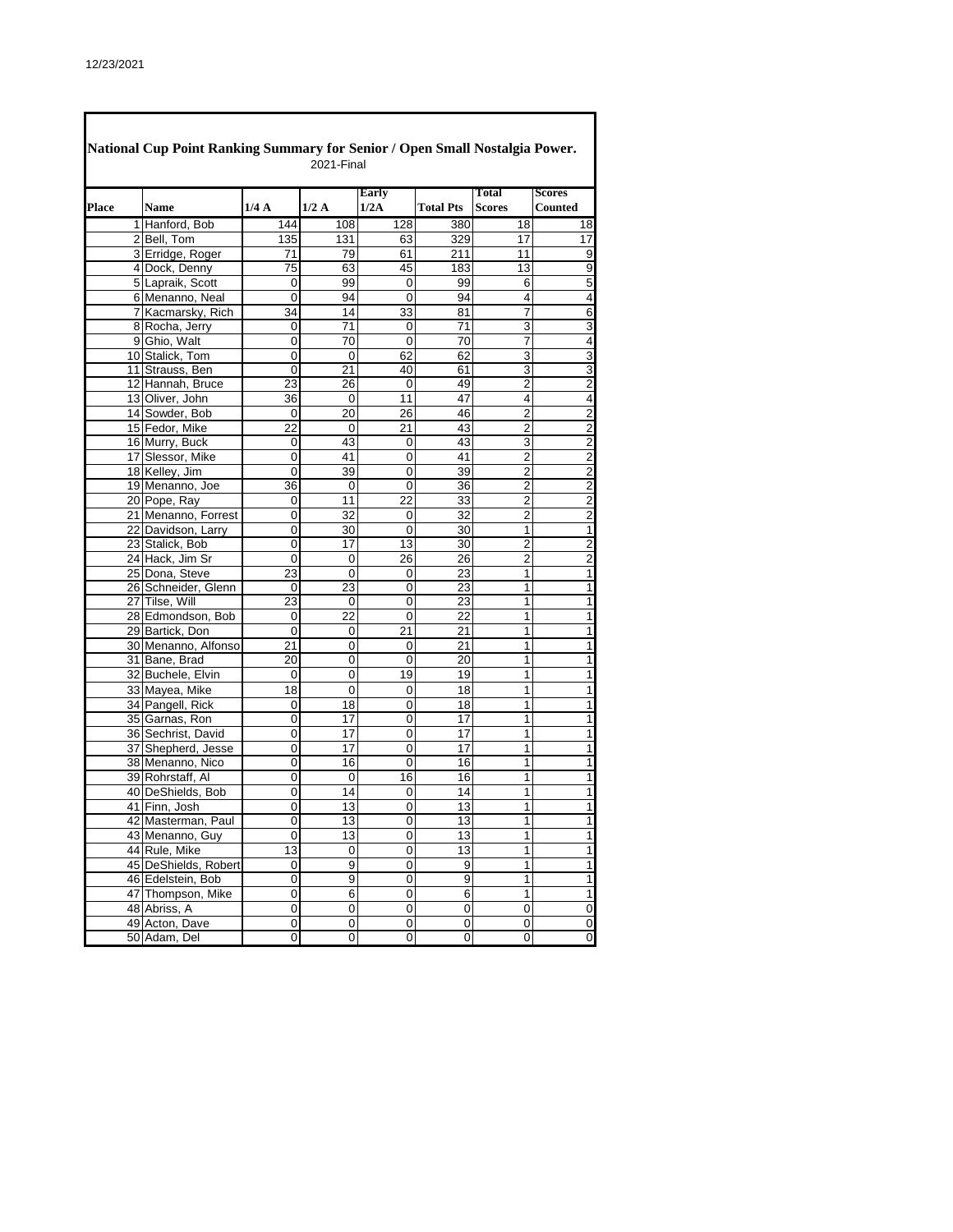$\overline{\Gamma}$ 

|              | National Cup Point Ranking Summary for Senior / Open Big Nostalgia Power. |             |             | 2021-Final |                  |                             |                         |
|--------------|---------------------------------------------------------------------------|-------------|-------------|------------|------------------|-----------------------------|-------------------------|
| <b>Place</b> | Name                                                                      | A           | B           | C          | <b>Total Pts</b> | <b>Total Scores Counted</b> | <b>Scores</b>           |
|              | 1 Schneider, Glenn                                                        | 98          | 90          | 120        | 308              | 17                          | 16                      |
|              | 2 Lapraik, Scott                                                          | 57          | 111         | 0          | 168              | 9                           | 8                       |
|              | 3 Bell, Tom                                                               | 76          | 51          | 21         | 148              | 8                           | 8                       |
|              | 4 Dock, Denny                                                             | 44          | 63          | 39         | 146              | 10                          | $\overline{7}$          |
|              | 5 Hannah, Bruce                                                           | 88          | $\mathbf 0$ | 43         | 131              | 7                           | $\overline{6}$          |
|              | 6 Secor, Randy                                                            | 53          | 24          | 47         | 124              | 6                           | 5                       |
|              | 7 Mennano, Guy                                                            | 65          | 45          | 6          | 116              | 7                           | $\overline{7}$          |
|              | 8 Erridge, Roger                                                          | 43          | 44          | 26         | 113              | 8                           | $\overline{6}$          |
|              | 9 Kelly, Jim                                                              | 56          | 44          | 0          | 100              | 7                           | $\overline{\mathbf{4}}$ |
|              | 10 McNamee, Don                                                           | 0           | 41          | 44         | 85               | 5                           | $\overline{4}$          |
|              | 11 Ghio, Walt                                                             | 71          | 0           | 0          | 71               | 4                           | $\overline{4}$          |
|              | 12 Hull, Jerry                                                            | $\mathbf 0$ | 35          | 35         | 70               | 4                           | $\overline{\mathbf{4}}$ |
|              | 13 Edmundson, Robe                                                        | 39          | 21          | 0          | 60               | 4                           | $\overline{3}$          |
|              | 14 Donnelley, Robert                                                      | 38          | 21          | 0          | 59               | 4                           | $\overline{3}$          |
|              | 15 Smith, Gene                                                            | 28          | 31          | 0          | 59               | 2                           | $\overline{2}$          |
|              | 16 Menanno, Forrest                                                       | $\mathbf 0$ | 57          | 0          | 57               | 4                           | $\overline{3}$          |
|              | 17 Kruse, Jim                                                             | 56          | 0           | 0          | 56               | 3                           | 3                       |
|              | 18 Mennano, Neal                                                          | 33          | 0           | 23         | 56               | $\overline{2}$              | $\overline{2}$          |
|              | 19 Hack, Jim Sr                                                           | 17          | 38          | 0          | 55               | 6                           | $\overline{3}$          |
|              | 20 Menanno, Alfonso                                                       | 52          | 0           | 0          | 52               | 3                           | $\overline{\mathbf{c}}$ |
|              | 21 McBurnett, Ron                                                         | 32          | 0           | 17         | 49               | 3                           | $\overline{3}$          |
|              | 22 DeShields, Bob                                                         | 25          | 23          | 0          | 48               | 2                           | $\overline{2}$          |
|              | 23 Mollendorf, Joe                                                        | 0           | 42          | 0          | 42               | $\overline{2}$              | $\overline{\mathbf{c}}$ |
|              | 24 Davidson, Larry                                                        | 23          | $\mathbf 0$ | 18         | 41               | 2                           | $\overline{\mathbf{c}}$ |
|              | 25 Morris, George                                                         | 41          | 0           | 0          | 41               | 2                           | $\overline{2}$          |
|              | 26 Dona, Steve                                                            | 27          | 0           | 0          | 27               | 1                           | $\overline{1}$          |
|              | 27 Pope, Ray                                                              | 24          | 0           | 0          | 24               | 2                           | $\overline{2}$          |
|              | 28 Mennano, Sam                                                           | 23          | 0           | 0          | 23               | 1                           | $\mathbf{1}$            |
|              | 29 Sowder, Bob                                                            | 0           | 0           | 23         | 23               | 1                           | 1                       |
|              | 30 Riese, John                                                            | 22          | 0           | 0          | 22               | 1                           | $\overline{1}$          |
|              | 31 Carman, Jeff                                                           | 21          | 0           | 0          | 21               | 1                           | $\mathbf{1}$            |
|              | 32 Fedor, Mike                                                            | 0           | 21          | 0          | 21               | 1                           | $\mathbf{1}$            |
|              | 33 Ronney, Phil                                                           | 20          | $\mathbf 0$ | 0          | 20               | 2                           | $\overline{c}$          |
|              | 34 Buchele, Elvin                                                         | 17          | 0           | 0          | 17               | 1                           | 1                       |
|              | 35 Pfarr, Pete                                                            | 0           | 17          | 0          | 17               | 1                           | $\mathbf{1}$            |
|              | 36 Strauss, Ben                                                           | 15          | 0           | 0          | 15               | 1                           | $\overline{1}$          |
|              | 37 Rocha, Jerry                                                           | 11          | 0           | 0          | 11               | 1                           | $\mathbf{1}$            |
|              | 38 Christensen, Gene                                                      | 0           | 10          | 0          | 10               | 1                           | $\mathbf{1}$            |
|              | 39 Mennano, Sara                                                          | 10          | 0           | 0          | 10               | 1                           | $\overline{1}$          |
|              | 40 Hack, Jim Jr                                                           | 0           | 9           | 0          | 9                | 1                           | $\overline{1}$          |
|              | 41 Laprelle, Roger                                                        | 7           | 0           | 0          | 7                | 1                           | 1                       |
|              | 42 Keller, Kellen                                                         | 6           | 0           | 0          | 6                | 1                           | 1                       |
|              | 43 Abriss, A                                                              | 0           | 0           | $\pmb{0}$  | 0                | 0                           | $\overline{0}$          |
|              | 44 Acton, Dave                                                            | $\mathbf 0$ | 0           | 0          | $\pmb{0}$        | 0                           | $\overline{0}$          |
|              | 45 Adam, Del                                                              | 0           | $\pmb{0}$   | 0          | $\pmb{0}$        | 0                           | $\overline{0}$          |
|              | 46 Adams, Del                                                             | 0           | 0           | 0          | $\pmb{0}$        | 0                           | $\overline{0}$          |
|              | 47 Alnes, B                                                               | 0           | $\pmb{0}$   | 0          | 0                | 0                           | $\overline{0}$          |
|              | 48 Anderson, D                                                            | $\mathbf 0$ | 0           | 0          | $\pmb{0}$        | 0                           | $\overline{0}$          |
|              | 49 Andrews, Jean                                                          | $\mathbf 0$ | $\mathsf 0$ | 0          | 0                | 0                           | $\mathbf 0$             |
|              | 50 Arkovich, Jack                                                         | 0           | 0           | 0          | 0                | 0                           | $\pmb{0}$               |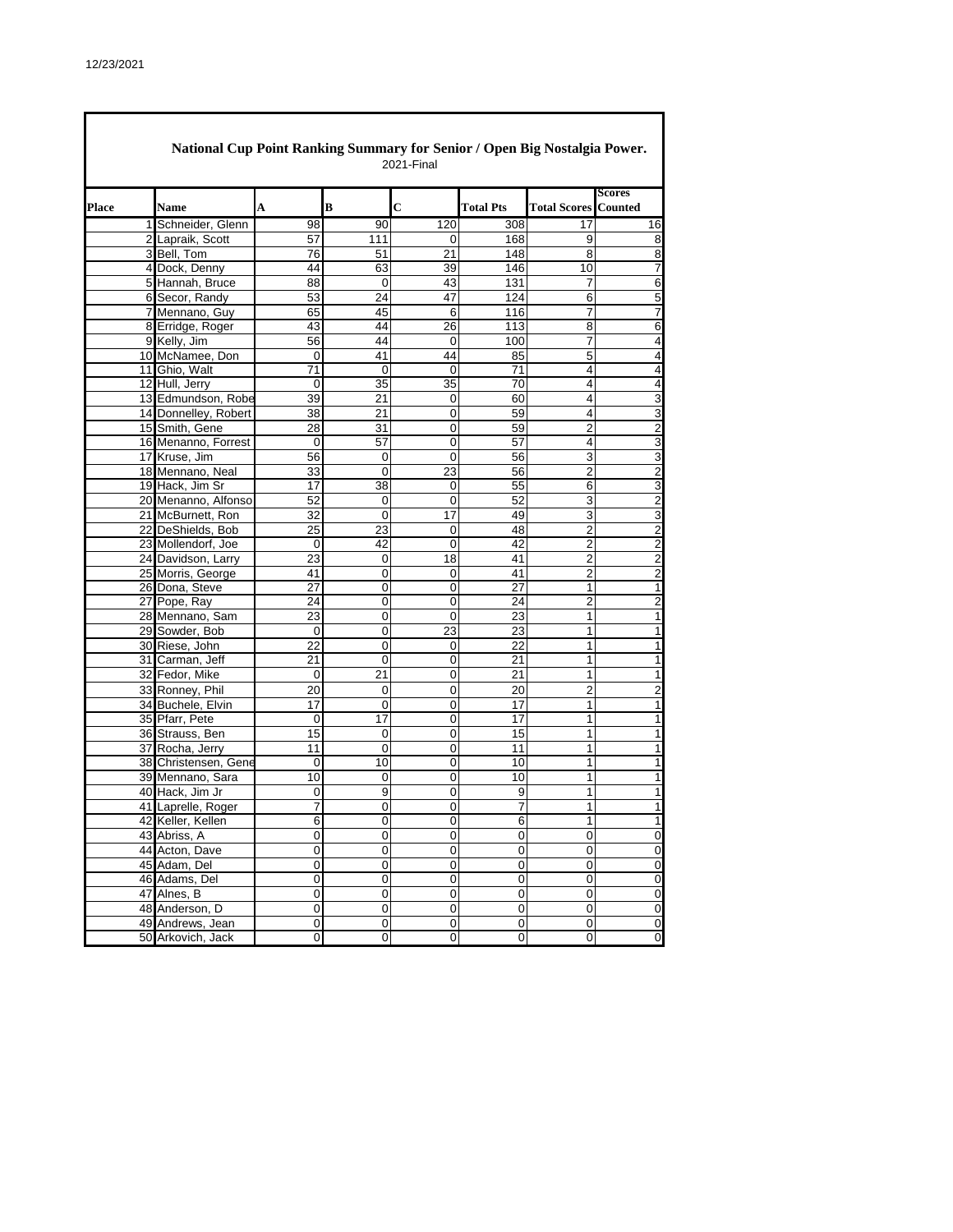|       | <b>National Cup Points Alpha Summary for Senior/Open AMA Power</b><br>2021-Final |                 |                 |                 |                 |                |                  |                        |                                 |  |  |  |
|-------|----------------------------------------------------------------------------------|-----------------|-----------------|-----------------|-----------------|----------------|------------------|------------------------|---------------------------------|--|--|--|
| Place | <b>Name</b>                                                                      | 1/2A            | A               | B               | $\mathbf C$     | D              | <b>Total Pts</b> | Total<br><b>Scores</b> | <b>Scores</b><br><b>Counted</b> |  |  |  |
|       | 1 Brown, Gerald                                                                  | 126             | 134             | 74              | 44              | 123            | 501              | 25                     | 25                              |  |  |  |
|       | 2 Menanno, Guy                                                                   | 0               | 114             | 104             | 130             | 72             | 420              | 19                     | 19                              |  |  |  |
|       | 3 Dunham, Robert II                                                              | 39              | 22              | 79              | 63              | 0              | 203              | 10                     | 10                              |  |  |  |
|       | 4 Menanno, Forrest                                                               | 106             | 12              | 72              | 0               | 0              | 190              | 11                     | 10                              |  |  |  |
|       | 5 Parker, Jim (TX)                                                               | 54              | 51              | 34              | 42              | $\overline{0}$ | 181              | 9                      | 9                               |  |  |  |
|       | 6 Morris, George                                                                 | 13              | 16              | 78              | 70              | 0              | 177              | 11                     | 9                               |  |  |  |
|       | 7 Lapraik, Scott                                                                 | 60              | $\overline{35}$ | $\overline{22}$ | 41              | $\mathbf 0$    | 158              | 8                      | 8                               |  |  |  |
|       | 8 Menanno, Neal                                                                  | 66              | 41              | 0               | 18              | 21             | 146              | 7                      | 7                               |  |  |  |
|       | 9 Hull, Jerry                                                                    | 0               | 57              | 40              | $\overline{37}$ | $\mathbf 0$    | 134              | 8                      | 8                               |  |  |  |
|       | 10 Carman, Jeff                                                                  | 0               | 30              | 38              | 41              | 18             | 127              | 9                      | 7                               |  |  |  |
|       | 11 Bell, Tom                                                                     | $\overline{13}$ | 73              | 17              | 0               | 0              | 103              | 6                      | 6                               |  |  |  |
|       | 12 Avila, George                                                                 | $\mathbf{1}$    | 22              | 58              | 21              | $\mathbf 0$    | 102              | 6                      | 6                               |  |  |  |
|       | 13 Decker, Ed                                                                    | 0               | 0               | 0               | 99              | $\pmb{0}$      | 99               | 5                      | 5                               |  |  |  |
|       | 14 Hack, James                                                                   | 15              | 31              | 21              | 21              | 6              | 94               | 6                      | 6                               |  |  |  |
|       | 15 Dock, Denny                                                                   | 43              | 38              | 12              | 0               | 0              | 93               | 5                      | 5                               |  |  |  |
|       | 16 DeShields, Robert                                                             | 0               | 48              | 24              | 17              | $\mathbf 0$    | 89               | 4                      | 4                               |  |  |  |
|       | 17 Hanford, Bob                                                                  | 0               | $\mathbf 0$     | 28              | 34              | 16             | 78               | 5                      | 5                               |  |  |  |
|       | 18 Thorkildsen, Terry                                                            | 0               | 46              | 12              | 0               | 0              | 58               | 3                      | 3                               |  |  |  |
|       | 19 Ronney, Philip                                                                | 40              | 15              | 0               | 0               | 0              | 55               | 3                      | 3                               |  |  |  |
|       | 20 Menanno, Al                                                                   | 11              | 40              | 0               | 0               | 0              | 51               | 4                      | 3                               |  |  |  |
|       | 21 Kruse, Jim                                                                    | 14              | $\overline{0}$  | 34              | 0               | $\mathbf 0$    | 48               | 3                      | 3                               |  |  |  |
|       | 22 Thompson, Ronnie                                                              | 0               | 9               | 22              | 0               | 11             | 42               | 3                      | 3                               |  |  |  |
|       | 23 Tilse, Will                                                                   | 9               | 0               | $\mathbf 0$     | 32              | 0              | 41               | 3                      | 3                               |  |  |  |
|       | 24 Laprelle, Roger                                                               | 19              | 17              | 0               | $\mathbf 0$     | 0              | 36               | 2                      | $\overline{c}$                  |  |  |  |
|       | 25 Smith, Kevin                                                                  | 0               | 0               | 36              | $\Omega$        | $\mathbf 0$    | 36               | $\overline{2}$         | $\overline{2}$                  |  |  |  |
|       | 26 Kerger, Terry                                                                 | 0               | 0               | 0               | 27              | 0              | 27               | 2                      | $\overline{\mathbf{c}}$         |  |  |  |
|       | 27 Secor, Randy                                                                  | 0               | 0               | $\mathbf 0$     | 27              | $\mathbf 0$    | 27               | 1                      | 1                               |  |  |  |
|       | 28 Thompson, Mike                                                                | 27              | 0               | 0               | 0               | 0              | 27               | $\mathbf{1}$           | 1                               |  |  |  |
|       | 29 Donnelley, Robert                                                             | 0               | 0               | 17              | 8               | 0              | 25               | $\overline{2}$         | $\overline{c}$                  |  |  |  |
|       | 30 Sperzel, Hank                                                                 | 25              | 0               | $\mathbf 0$     | 0               | $\mathbf 0$    | 25               | 1                      | 1                               |  |  |  |
|       | 31 Kruse, Matthew                                                                | 24              | 0               | 0               | 0               | 0              | 24               | 1                      | 1                               |  |  |  |
|       | 32 McBurnett, Ron                                                                | 0               | $\mathsf 0$     | 0               | 24              | 0              | 24               | 1                      | $\mathbf{1}$                    |  |  |  |
|       | 33 Bartick, Don                                                                  | 23              | 0               | 0               | $\mathbf 0$     | 0              | 23               | 1                      | 1                               |  |  |  |
|       | 34 Perkins, Daryl                                                                | 0               | 0               | 0               | 23              | 0              | 23               | 1                      | 1                               |  |  |  |
|       | 35 Pope, Ray                                                                     | 0               | 9               | 14              | 0               | 0              | 23               | $\overline{2}$         | $\overline{c}$                  |  |  |  |
|       | 36 Hannah, Bruce                                                                 | 22              | 0               | 0               | 0               | 0              | 22               | 1                      | 1                               |  |  |  |
|       | 37 Parker, Jim (CA)                                                              | 22              | 0               | 0               | 0               | 0              | 22               | $\overline{2}$         | $\overline{2}$                  |  |  |  |
|       | 38 Fedor, Mike                                                                   | 21              | 0               | 0               | 0               | 0              | 21               | 1                      | 1                               |  |  |  |
|       | 39 Garnas, Ron                                                                   | $\overline{21}$ | 0               | 0               | 0               | 0              | $\overline{21}$  | 1                      | 1                               |  |  |  |
|       | 40 Hooke, Drake                                                                  | 21              | 0               | 0               | 0               | 0              | 21               | 1                      | 1                               |  |  |  |
|       | 41 Riese, John                                                                   | 0               | $\overline{21}$ | 0               | 0               | $\mathbf 0$    | $\overline{21}$  | $\mathbf{1}$           | 1                               |  |  |  |
|       | 42 Hack, James Jr                                                                | 20              | $\mathbf 0$     | $\mathbf 0$     | $\mathbf 0$     | $\overline{0}$ | 20               | $\overline{2}$         | $\overline{c}$                  |  |  |  |
|       | 43 Dona, Steve                                                                   | 0               | 0               | 0               | 19              | 0              | 19               | 1                      | 1                               |  |  |  |
|       | 44 Edmonson, Robert                                                              | 19              | $\mathbf 0$     | 0               | 0               | $\mathbf 0$    | 19               | 1                      | 1                               |  |  |  |
|       | 45 Erridge, Roger                                                                | 0               | 19              | 0               | $\pmb{0}$       | $\pmb{0}$      | 19               | 1                      | 1                               |  |  |  |
|       | 46 Kear, Ken                                                                     | $\mathbf 0$     | $\mathbf 0$     | 0               | 18              | $\pmb{0}$      | 18               | 1                      | 1                               |  |  |  |
|       | 47 Dona, Gordon                                                                  | 17              | $\pmb{0}$       | 0               | 0               | $\pmb{0}$      | 17               | 1                      | 1                               |  |  |  |
|       | 48 Mollendorf, Joe                                                               | 16              | $\mathbf 0$     | 0               | $\mathbf 0$     | $\pmb{0}$      | 16               | 1                      | 1                               |  |  |  |
|       | 49 Marsh, Jack                                                                   | 15              | $\pmb{0}$       | 0               | $\pmb{0}$       | $\pmb{0}$      | 15               | $\mathbf{1}$           | 1                               |  |  |  |
|       | 50 Rule, Mike                                                                    | 14              | $\pmb{0}$       | 0               | $\pmb{0}$       | $\pmb{0}$      | 14               | $\mathbf{1}$           | 1                               |  |  |  |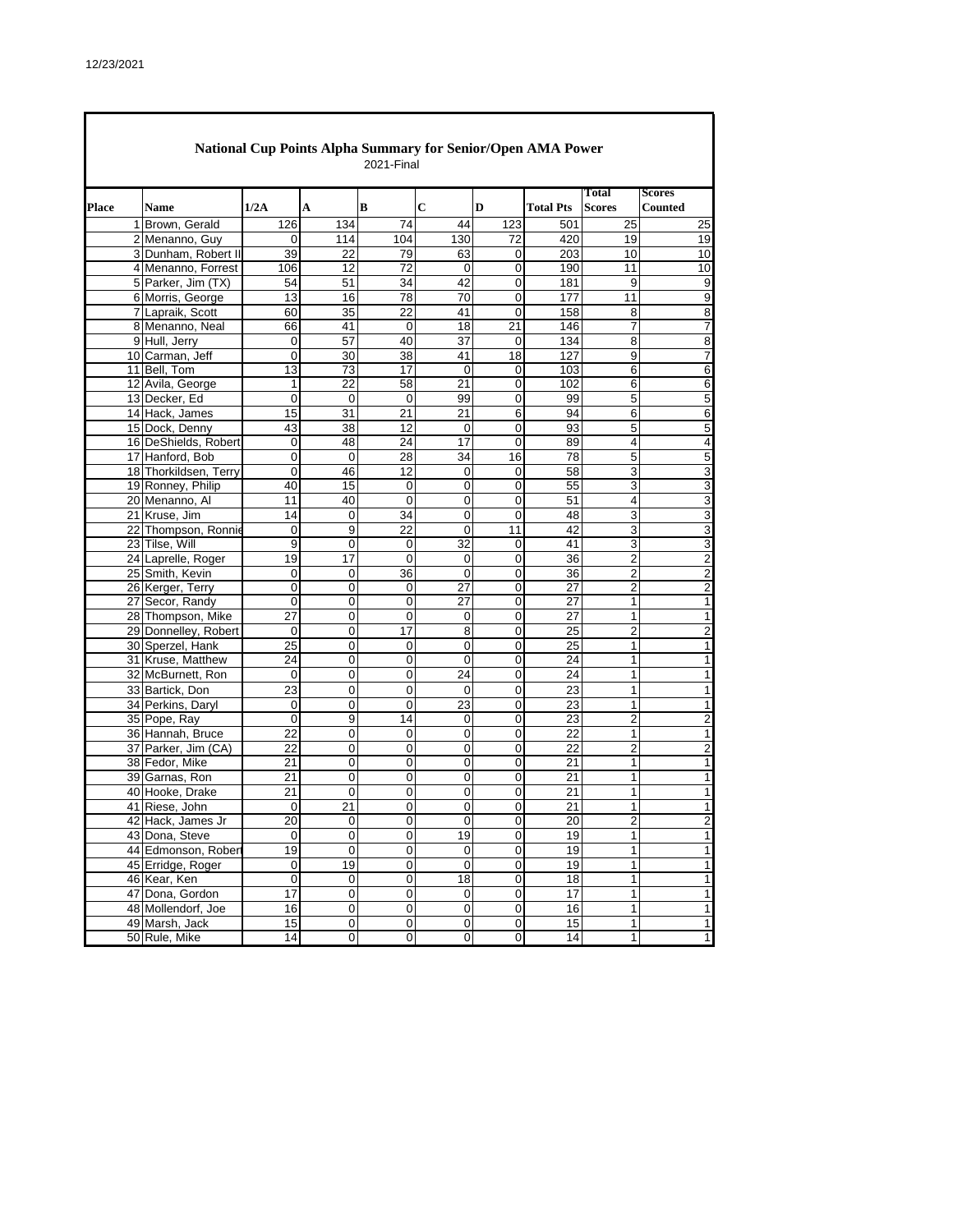|       | <b>National Cup Point Ranking Summary for Senior / Open Classic Power.</b><br>2021-Final |                      |                 |                 |     |                  |                               |                                 |  |  |  |
|-------|------------------------------------------------------------------------------------------|----------------------|-----------------|-----------------|-----|------------------|-------------------------------|---------------------------------|--|--|--|
| Place |                                                                                          | <b>Name</b>          | 1/2A            | A/B             | C/D | <b>Total Pts</b> | <b>Total</b><br><b>Scores</b> | <b>Scores</b><br><b>Counted</b> |  |  |  |
|       |                                                                                          | 1 Hanford, Bob       | 132             | 150             | 86  | 368              | 18                            | 17                              |  |  |  |
|       |                                                                                          | 2 Brown, Gerald      | 119             | 125             | 104 | 348              | 18                            | 18                              |  |  |  |
|       |                                                                                          | 3 Lapraik, Scott     | 57              | 88              | 93  | 238              | 13                            | 13                              |  |  |  |
|       |                                                                                          | 4 Dock, Denny        | 43              | 63              | 38  | 144              | 8                             | 7                               |  |  |  |
|       |                                                                                          | 5 Hack, Jim          | 21              | 67              | 21  | 109              | 7                             | 5                               |  |  |  |
|       |                                                                                          | 6 Morris, George     | 14              | 26              | 55  | 95               | 5                             | 5                               |  |  |  |
|       |                                                                                          | 7 Berry, Dan         | $\overline{30}$ | 34              | 20  | 84               | 3                             | 3                               |  |  |  |
|       |                                                                                          | 8 Thompson, Ronnie   | 10              | 29              | 25  | 64               | 3                             | $\overline{3}$                  |  |  |  |
|       |                                                                                          | 9 Parker, Jim        | 15              | 40              | 0   | $\overline{55}$  | 3                             | 3                               |  |  |  |
|       |                                                                                          | 10 Bell, Tom         | 22              | 31              | 0   | 53               | 4                             | $\overline{4}$                  |  |  |  |
|       |                                                                                          | 11 Hack Jr, Jim      | 46              | 0               | 0   | 46               | $\overline{2}$                | $\overline{2}$                  |  |  |  |
|       |                                                                                          | 12 Ulinger, Lee      | 0               | 0               | 43  | 43               | 3                             | $\overline{2}$                  |  |  |  |
|       |                                                                                          | 13 Edmonson, Robert  | 42              | $\mathsf 0$     | 0   | 42               | 2                             | $\overline{2}$                  |  |  |  |
|       |                                                                                          | 14 King, Troy        | 0               | 24              | 17  | 41               | $\overline{2}$                | $\overline{\mathbf{c}}$         |  |  |  |
|       |                                                                                          | 15 Kruse, Jim        | 0               | 37              | 0   | 37               | 2                             | $\overline{2}$                  |  |  |  |
|       |                                                                                          | 16 Hull, Jerry       | 0               | 34              | 0   | 34               | 2                             | $\overline{2}$                  |  |  |  |
|       |                                                                                          | 17 Dunham, Robert II | 13              | 17              | 0   | 30               | $\overline{2}$                | $\overline{c}$                  |  |  |  |
|       |                                                                                          | 18 Donnelly, Robert  | 0               | 6               | 23  | 29               | 3                             | $\overline{3}$                  |  |  |  |
|       |                                                                                          | 19 Menanno, Guy      | 0               | 28              | 0   | $\overline{28}$  | $\overline{1}$                | $\overline{1}$                  |  |  |  |
|       |                                                                                          | 20 DeMeritte, Jim    | 0               | 24              | 0   | 24               | 1                             | $\overline{1}$                  |  |  |  |
|       |                                                                                          | 21 Menanno, Forrest  | 24              | $\overline{0}$  | 0   | 24               | 1                             | $\overline{1}$                  |  |  |  |
|       |                                                                                          | 22 Murray, Buck      | 0               | 22              | 0   | 22               | 1                             | $\mathbf{1}$                    |  |  |  |
|       |                                                                                          | 23 Ghio, Walt        | 0               | 21              | 0   | $\overline{21}$  | 1                             | $\overline{1}$                  |  |  |  |
|       |                                                                                          | 24 Martin, Dave      | 0               | 8               | 13  | 21               | 2                             | $\overline{2}$                  |  |  |  |
|       |                                                                                          | 25 Muther, Jim       | 21              | $\overline{0}$  | 0   | 21               | 1                             | $\overline{1}$                  |  |  |  |
|       |                                                                                          | 26 Vanderbeek, Bill  | 21              | 0               | 0   | 21               | 1                             | $\overline{1}$                  |  |  |  |
|       |                                                                                          | 27 Bane, Brad        | 20              | 0               | 0   | 20               | 1                             | 1                               |  |  |  |
|       |                                                                                          | 28 Kear, Ken         | 0               | 0               | 20  | 20               | 1                             | 1                               |  |  |  |
|       |                                                                                          | 29 Erridge, Roger    | 0               | 19              | 0   | 19               | $\mathbf{1}$                  | $\mathbf{1}$                    |  |  |  |
|       |                                                                                          | 30 Menanno, Al       | 0               | 18              | 0   | 18               | 1                             | $\mathbf{1}$                    |  |  |  |
|       |                                                                                          | 31 Sanders, Len      | 18              | 0               | 0   | 18               | $\mathbf{1}$                  | 1                               |  |  |  |
|       |                                                                                          | 32 Surguine, Skeeter | 0               | 0               | 18  | 18               | 1                             | $\mathbf{1}$                    |  |  |  |
|       |                                                                                          | 33 Avila, George     | 0               | 17              | 0   | 17               | 1                             | 1                               |  |  |  |
|       |                                                                                          | 34 Fedor, Mike       | 17              | 0               | 0   | 17               | 1                             | 1                               |  |  |  |
|       |                                                                                          | 35 Garnas, Ron       | 0               | $\overline{17}$ | 0   | $\overline{17}$  | 1                             | 1                               |  |  |  |
|       |                                                                                          | 36 Pangell, Cass     | 0               | 14              | 0   | 14               | 1                             | 1                               |  |  |  |
|       |                                                                                          | 37 Riese, John       | 0               | 11              | 0   | 11               | 1                             | $\overline{1}$                  |  |  |  |
|       |                                                                                          | 38 Pangell, Rick     | 0               | 9               | 0   | 9                | 1                             | $\mathbf{1}$                    |  |  |  |
|       |                                                                                          | 39 Adams, D          | 0               | $\overline{0}$  | 0   | $\overline{0}$   | $\overline{0}$                | $\overline{0}$                  |  |  |  |
|       |                                                                                          | 40 Allebone, Ted     | 0               | 0               | 0   | 0                | 0                             | $\pmb{0}$                       |  |  |  |
|       |                                                                                          | 41 Anderson, D       | 0               | 0               | 0   | 0                | 0                             | 0                               |  |  |  |
|       |                                                                                          | 42 Anderson, J       | 0               | 0               | 0   | $\mathbf 0$      | 0                             | $\pmb{0}$                       |  |  |  |
|       |                                                                                          | 43 Anderson, R       | 0               | 0               | 0   | 0                | 0                             | 0                               |  |  |  |
|       |                                                                                          | 44 Andrews, Jean     | 0               | 0               | 0   | 0                | 0                             | $\overline{0}$                  |  |  |  |
|       |                                                                                          | 45 Arden, C.         | 0               | 0               | 0   | 0                | $\pmb{0}$                     | $\pmb{0}$                       |  |  |  |
|       |                                                                                          | 46 Armentrout, J     | 0               | 0               | 0   | 0                | 0                             | $\overline{0}$                  |  |  |  |
|       |                                                                                          | 47 Ashworth, Hayden  | 0               | 0               | 0   | 0                | 0                             | $\pmb{0}$                       |  |  |  |
|       |                                                                                          | 48 Augustus, B       | 0               | 0               | 0   | 0                | $\pmb{0}$                     | $\overline{0}$                  |  |  |  |
|       |                                                                                          | 49 Avallone, E       | 0               | 0               | 0   | 0                | 0                             | $\pmb{0}$                       |  |  |  |
|       |                                                                                          | 50 Baker, D          | 0               | 0               | 0   | 0                | 0                             | $\overline{\mathbf{0}}$         |  |  |  |

 $\overline{\mathbf{1}}$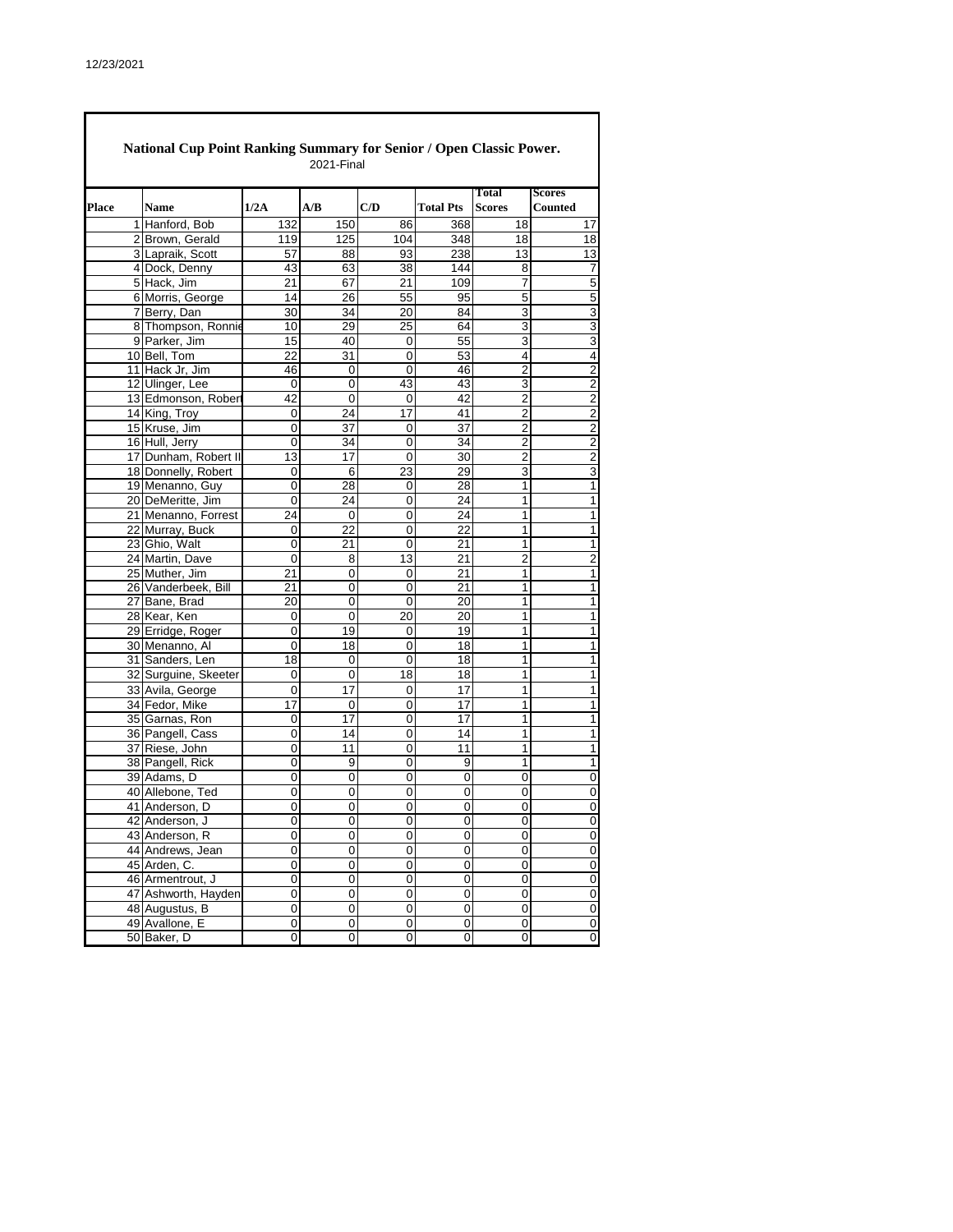$\Gamma$ 

|              | National Cup Point Ranking Summary for Senior / Open AMA Rubber. |                 | 2021-Final       |                              |                  |                               |                                 |
|--------------|------------------------------------------------------------------|-----------------|------------------|------------------------------|------------------|-------------------------------|---------------------------------|
| <b>Place</b> | <b>Name</b>                                                      | $P-30$          | Moffett          | <b>Mulvihill</b>             | <b>Total Pts</b> | <b>Total</b><br><b>Scores</b> | <b>Scores</b><br><b>Counted</b> |
|              | 1 Hanford, Bob                                                   | 100             | 81               | 97                           | 278              | 15                            | 15                              |
|              | 2 Powell, Chuck                                                  | 137             | 63               | 74                           | 274              | 13                            | 13                              |
|              | 3 McGrath, John                                                  | 114             | 21               | 45                           | 180              | 11                            | 8                               |
|              | 4 DeLoach, Don                                                   | 107             | 0                | 42                           | 149              | 6                             | 6                               |
|              | 5 Braun, Dave                                                    | 43              | 38               | 46                           | 127              | $\overline{7}$                | 6                               |
|              | 6 Sexton, Mark                                                   | 92              | 0                | 19                           | 111              | 6                             | 5                               |
|              | 7 Wiebe, Dave                                                    | 52              | $\Omega$         | 52                           | 104              | 6                             | 6                               |
|              | 8 Batty, Dennis                                                  | 22              | 43               | 19                           | 84               | 5                             | 5                               |
|              | 9 Chmielewsky, Art                                               | 83              | 0                | 0                            | 83               | 3                             | 3                               |
|              | 10 Kruse, Jim                                                    | 77              | 0                | 0                            | 77               | 4                             | 4                               |
|              | 11 Gross, Jerry                                                  | 54              | 0                | 22                           | 76               | 4                             | $\overline{4}$                  |
|              | 12 Sullivan, Phil                                                | 31              | 0                | 40                           | 71               | 4                             | 4                               |
|              | 13 Brooks, Clint                                                 | 69              | 0                | 0                            | 69               | 4                             | 3                               |
|              | 14 Bartick, Don                                                  | 62              | 0                | 0                            | 62               | 4                             | 4                               |
|              | 15 Adams, Richard                                                | 60              | 0                | 0                            | 60               | 4                             | $\overline{3}$                  |
|              | 16 Decker, Matt                                                  | 46              | 0                | 14                           | 60               | 5                             | 3                               |
|              | 17 Buddenbohm, Star                                              | 57              | 0                | 0                            | 57               | 2                             | $\overline{c}$                  |
|              | 18 Grell, Glenn                                                  | 35              | 0                | 22                           | 57               | 4                             | 4                               |
|              | 19 McCue, Kevin                                                  | 52              | 0                | 0                            | 52               | $\overline{2}$                | 2                               |
|              | 20 Romak, Bud                                                    | 0               | 0                | 50                           | 50               | 2                             | $\overline{2}$                  |
|              | 21 Vernon. Ted                                                   | 25              | 0                | 24                           | 49               | 3                             | 3                               |
|              | 22 Gurcan, Ates                                                  | 46              | 0                | 0                            | 46               | 3                             | 2                               |
|              | 23 Jorgenson, Jim                                                | $\overline{37}$ | 0                | 9                            | 46               | 3                             | 3                               |
|              | 24 Kruse, Matt                                                   | 28              | 0                | 18                           | 46               | 3                             | 3                               |
|              | 25 Gerspacher, Dave                                              | 45              | $\mathbf 0$      | 0                            | 45               | 4                             | $\overline{2}$                  |
|              | 26 Masterman, Paul                                               | 45              | 0                | 0                            | 45               | 3                             | $\overline{\mathbf{c}}$         |
|              | 27 Finn, Josh                                                    | $\mathbf 0$     | 25               | 19                           | 44               | $\overline{2}$                | $\overline{2}$                  |
|              | 28 Menanno, Frank                                                | 44              | 0                | 0                            | 44               | 2                             | $\overline{c}$                  |
|              | 29 Boyd, Ray                                                     | 0               | 23               | 19                           | 42               | 2                             | 2                               |
|              | 30 Ringlien, Andy                                                | 24              | 0                | 17                           | 41               | 2                             | 2                               |
|              | 31 Fitch, Jerry                                                  | 40              | 0                | 0                            | 40               | 4                             | $\overline{c}$                  |
|              | 32 Koran, Bill                                                   | 39              | 0                | 0                            | 39               | $\overline{2}$                | $\overline{c}$                  |
|              | 33 Brown, Gerald                                                 | 0               | 0                | 37                           | 37               | 1                             | 1                               |
|              | 34 Hannah, Bruce                                                 | 37              | 0                | 0                            | 37               | $\overline{2}$                | $\overline{2}$                  |
|              | 35 Jester, Michael                                               | 36              | 0                | 0                            | 36               | 1                             | 1                               |
|              | 36 Vancil, Mark                                                  | 16              | 0                | 17                           | 33               | 2                             | 2                               |
|              | 37 Sneed, Ed                                                     | 0               | 0                | 32                           | $\overline{32}$  | 1                             | 1                               |
|              | 38 Mayea, Mike                                                   | 31              | 0                | 0                            | 31               | $\overline{2}$                | 2                               |
|              | 39 Morris, Charles                                               | 31              | 0                | 0                            | 31               | $\overline{2}$                | $\overline{2}$                  |
|              | 40 Perkins, Frank                                                | 31              | 0                | 0                            | 31               | 1                             | $\mathbf 1$                     |
|              | 41 Wade, David                                                   | 31              | 0                | 0                            | 31               | 2                             | $\overline{c}$                  |
|              | 42 Vanderbeek, Bill                                              | 0               | 30               | $\Omega$                     | 30               | 1                             | 1                               |
|              | 43 Wiebe, Matt                                                   |                 |                  |                              |                  | $\mathbf 2$                   | $\overline{c}$                  |
|              |                                                                  | 16              | 0<br>$\mathbf 0$ | 13                           | 29               |                               |                                 |
|              | 44 Dona, Gordon                                                  | 28              |                  | 0                            | 28               | 1                             | 1                               |
|              | 45 Dalecki, George                                               | 26              | 0                | $\pmb{0}$<br>$\overline{17}$ | 26               | 1<br>$\overline{2}$           | 1                               |
|              | 46 Rousseau, Don                                                 | 9               | $\pmb{0}$        |                              | 26               |                               | $\overline{2}$                  |
|              | 47 Finn, Hope                                                    | 11              | 0                | 14                           | 25               | $\overline{2}$                | $\overline{c}$                  |
|              | 48 Hauk, Robert                                                  | 25              | $\mathbf 0$      | $\pmb{0}$                    | 25               | $\overline{c}$                | $\overline{2}$                  |
|              | 49 Buss, Bill                                                    | 24              | 0                | $\mathbf 0$                  | 24               | 1                             | $\mathbf{1}$                    |
|              | 50 Griffith, Earl                                                | 12              | 0                | 11                           | 23               | $\overline{2}$                | $\overline{2}$                  |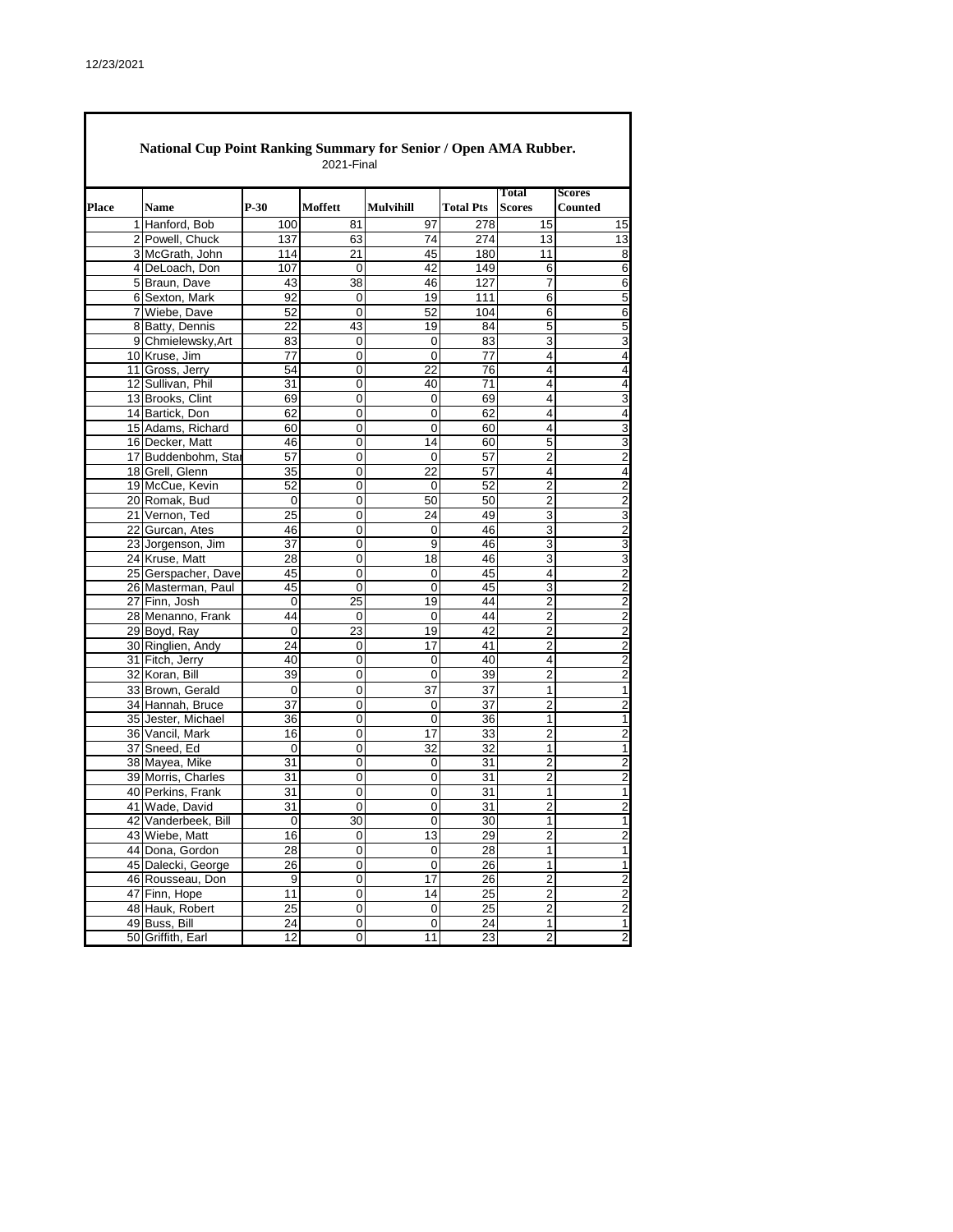|       | <b>National Cup Point Ranking Summary for Senior / Open Glider.</b><br>2021-Final |                      |            |                 |                |                  |                               |                                 |  |  |  |  |
|-------|-----------------------------------------------------------------------------------|----------------------|------------|-----------------|----------------|------------------|-------------------------------|---------------------------------|--|--|--|--|
| Place |                                                                                   | <b>Name</b>          | <b>HLG</b> | CLG             | <b>Towline</b> | <b>Total Pts</b> | <b>Total</b><br><b>Scores</b> | <b>Scores</b><br><b>Counted</b> |  |  |  |  |
|       |                                                                                   | 1 Batiuk. Tim        | 173        | 171             | 102            | 446              | 33                            | 19                              |  |  |  |  |
|       |                                                                                   | 2 Powell, Chuck      | 93         | 92              | 49             | 234              | 12                            | 12                              |  |  |  |  |
|       |                                                                                   | 3 DeLoach, Don       | 71         | 120             | 40             | 231              | 12                            | 12                              |  |  |  |  |
|       |                                                                                   | 4 Morris, George     | 74         | 94              | 21             | 189              | 16                            | 8                               |  |  |  |  |
|       |                                                                                   | 5 Ferrario, Rocco    | 52         | 105             | 0              | 157              | 8                             | 5                               |  |  |  |  |
|       |                                                                                   | 6 Buddenbohm, Star   | 98         | 58              | 0              | 156              | 12                            | 7                               |  |  |  |  |
|       |                                                                                   | 7 James, Jon         | 66         | 79              | $\mathbf 0$    | 145              | 12                            | 7                               |  |  |  |  |
|       |                                                                                   | 8 Covington, Mark    | 41         | 61              | 24             | 126              | 8                             | 7                               |  |  |  |  |
|       |                                                                                   | 9 Donnelly, Robert   | 62         | 59              | $\Omega$       | 121              | 10                            | 6                               |  |  |  |  |
|       |                                                                                   | 10 Koran, Bill       | 49         | 49              | 21             | 119              | 7                             | 5                               |  |  |  |  |
|       |                                                                                   | 11 Reuter, Bill      | 43         | 48              | 22             | 113              | 11                            | 5                               |  |  |  |  |
|       |                                                                                   | 12 Fedor, Mike       | 14         | 83              | 0              | 97               | 5                             | 5                               |  |  |  |  |
|       |                                                                                   | 13 Menanno, Frank    | 42         | 48              | 0              | 90               | 9                             | 5                               |  |  |  |  |
|       |                                                                                   | 14 Hack Jr., Jim     | 47         | 19              | 21             | 87               | 4                             | 4                               |  |  |  |  |
|       |                                                                                   | 15 Reck, Chris       | 20         | 64              | 0              | 84               | $\overline{7}$                | 6                               |  |  |  |  |
|       |                                                                                   | 16 Hack, Jim         | 40         | 38              | 0              | 78               | 4                             | 4                               |  |  |  |  |
|       |                                                                                   | 17 Jackson, Seth     | 41         | 35              | 0              | 76               | 4                             | 4                               |  |  |  |  |
|       |                                                                                   | 18 Terzian, Fred     | 40         | 35              | 0              | 75               | 4                             | 4                               |  |  |  |  |
|       |                                                                                   | 19 Lueken, Jim       | 0          | 72              | 0              | 72               | 5                             | 4                               |  |  |  |  |
|       |                                                                                   | 20 Pivonka, Jace     | 72         | $\Omega$        | 0              | 72               | 3                             | 3                               |  |  |  |  |
|       |                                                                                   | 21 Langelius, Jan    | 22         | $\overline{32}$ | 15             | 69               | 3                             | 3                               |  |  |  |  |
|       |                                                                                   | 22 Braun, Dave       | 21         | 45              | 0              | 66               | 4                             | 3                               |  |  |  |  |
|       |                                                                                   | 23 Malkhasyan, Taror | 65         | $\mathbf 0$     | 0              | 65               | $\overline{2}$                | $\overline{2}$                  |  |  |  |  |
|       |                                                                                   | 24 Gerspacher, Dave  | 36         | 28              | 0              | 64               | 4                             | 4                               |  |  |  |  |
|       |                                                                                   | 25 Pykelny, Mike     | 0          | 62              | $\overline{0}$ | 62               | 6                             | 3                               |  |  |  |  |
|       |                                                                                   | 26 Vernon, Ted       | 29         | 31              | 0              | 60               | 6                             | 4                               |  |  |  |  |
|       |                                                                                   | 27 Menanno, Sara     | 57         | $\mathbf 0$     | 0              | 57               | 5                             | 4                               |  |  |  |  |
|       |                                                                                   | 28 Morris, Charles   | 0          | 54              | 0              | 54               | 3                             | 3                               |  |  |  |  |
|       |                                                                                   | 29 Van Nest, Brian   | 0          | 49              | 0              | 49               | $\overline{2}$                | $\overline{2}$                  |  |  |  |  |
|       |                                                                                   | 30 Hanford, Bob      | 19         | 29              | 0              | 48               | 3                             | 3                               |  |  |  |  |
|       |                                                                                   | 31 Krystosek, Randal | 0          | 48              | 0              | 48               | 3                             | $\overline{2}$                  |  |  |  |  |
|       |                                                                                   | 32 Kimball, Bruce    | 26         | 20              | 0              | 46               | 2                             | 2                               |  |  |  |  |
|       |                                                                                   | 33 Powell, Linda     | 0          | 46              | 0              | 46               | 2                             | 2                               |  |  |  |  |
|       |                                                                                   | 34 Ringlien, Andy    | 22         | 23              | 0              | 45               | $\overline{2}$                | 2                               |  |  |  |  |
|       |                                                                                   | 35 Brown, Gerald     | 0          | 44              | 0              | 44               | 2                             | $\overline{2}$                  |  |  |  |  |
|       |                                                                                   | 36 Bauer, Ken        | 43         | $\mathbf 0$     | 0              | 43               | $\overline{2}$                | $\overline{2}$                  |  |  |  |  |
|       |                                                                                   | 37 Gross, Jerry      | 43         | 0               | 0              | 43               | $\overline{2}$                | $\overline{2}$                  |  |  |  |  |
|       |                                                                                   | 38 Driggs, Colin     | 27         | 14              | 0              | 41               | 4                             | $\overline{4}$                  |  |  |  |  |
|       |                                                                                   | 39 Vancil, Mark      | 13         | 27              | 0              | 40               | $\overline{2}$                | $\overline{2}$                  |  |  |  |  |
|       |                                                                                   | 40 Jorgensen, Jim    | 0          | 39              | 0              | 39               | $\overline{c}$                | 2                               |  |  |  |  |
|       |                                                                                   | 41 Pelatowski, Ed    | 0          | 39              | 0              | 39               | $\overline{2}$                | $\overline{2}$                  |  |  |  |  |
|       |                                                                                   | 42 Terrell, Brad     | 39         | $\pmb{0}$       | 0              | 39               | 6                             | $\overline{\mathbf{c}}$         |  |  |  |  |
|       |                                                                                   | 43 Edmonson, Dave    | 21         | 17              | 0              | 38               | $\overline{c}$                | $\overline{c}$                  |  |  |  |  |
|       |                                                                                   | 44 Tarcher, Ben      | 0          | $\pmb{0}$       | 38             | 38               | $\overline{\mathbf{c}}$       | $\overline{c}$                  |  |  |  |  |
|       |                                                                                   | 45 Edmondson, Robe   | $\pmb{0}$  | 37              | 0              | 37               | 4                             | $\overline{\mathbf{c}}$         |  |  |  |  |
|       |                                                                                   | 46 Farmer, Jim       | 0          | $\pmb{0}$       | 35             | 35               | $\overline{c}$                | $\overline{c}$                  |  |  |  |  |
|       |                                                                                   | 47 Menanno, Guy      | 23         | 12              | 0              | 35               | 3                             | 3                               |  |  |  |  |
|       |                                                                                   | 48 Brooks, Clint     | 34         | $\pmb{0}$       | $\mathbf 0$    | 34               | 6                             | $\overline{2}$                  |  |  |  |  |
|       |                                                                                   | 49 Pelatowski, Larry | 21         | 13              | 0              | 34               | 2                             | $\overline{2}$                  |  |  |  |  |
|       |                                                                                   | 50 Erridge, Roger    | $\pmb{0}$  | 33              | 0              | 33               | 3                             | $\overline{c}$                  |  |  |  |  |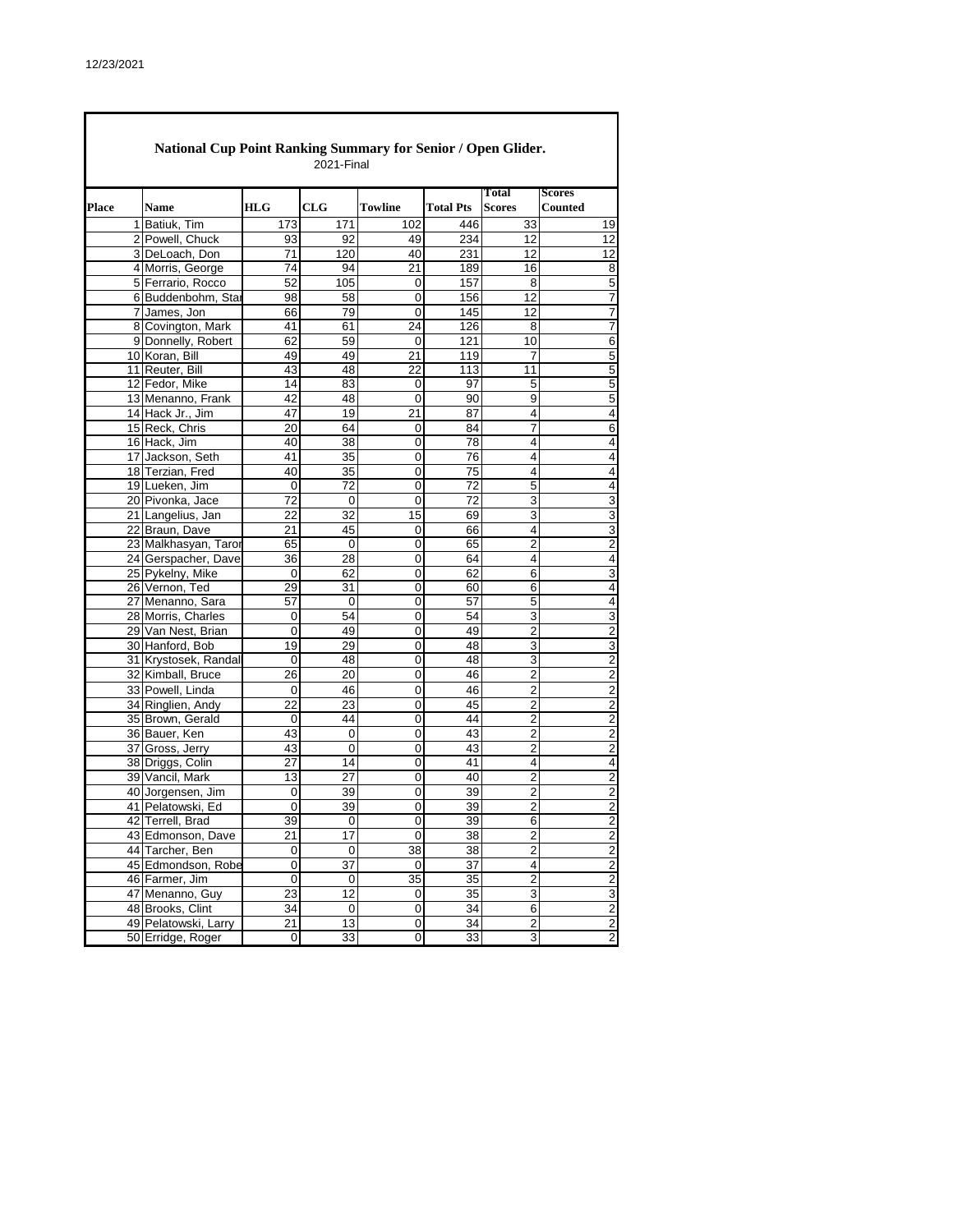|       | National Cup Point Ranking Summary for Senior / Open NOS Rubber.<br>2021-Final |                   |       |          |   |             |                               |                         |  |  |  |
|-------|--------------------------------------------------------------------------------|-------------------|-------|----------|---|-------------|-------------------------------|-------------------------|--|--|--|
| Place |                                                                                | <b>Name</b>       | Small | Large    |   | 0 Total Pts | <b>Total</b><br><b>Scores</b> | <b>Scores Counted</b>   |  |  |  |
|       |                                                                                | 1 Hanford, Bob    | 119   | 56       | 0 | 175         | 9                             | 9                       |  |  |  |
|       |                                                                                | 2 Brown, Gerald   | 79    | 94       | 0 | 173         | 9                             | 9                       |  |  |  |
|       |                                                                                | 3 Romak, Bud      | 0     | 67       | 0 | 67          | 3                             | 3                       |  |  |  |
|       |                                                                                | 4 Pratt Jr., John | 21    | 42       | 0 | 63          | 4                             | 3                       |  |  |  |
|       |                                                                                | 5 Swift, Bill     | 0     | 48       | 0 | 48          | 3                             | 3                       |  |  |  |
|       |                                                                                | 6 Gurcan, Ates    | 22    | 23       | 0 | 45          | 2                             | $\overline{c}$          |  |  |  |
|       |                                                                                | 7 McCue, Kevin    | 44    | 0        | 0 | 44          | $\overline{2}$                | $\overline{c}$          |  |  |  |
|       |                                                                                | 8 DeLoach, Don    | 42    | 0        | 0 | 42          | 2                             | $\overline{2}$          |  |  |  |
|       |                                                                                | 9 Masterman, Paul | 42    | $\Omega$ | 0 | 42          | $\overline{2}$                | $\overline{\mathbf{c}}$ |  |  |  |
|       |                                                                                | 10 Grell, Glenn   | 0     | 41       | 0 | 41          | $\overline{2}$                | $\overline{2}$          |  |  |  |
|       |                                                                                | 11 Powell, Chuck  | 20    | 18       | 0 | 38          | $\overline{2}$                | $\overline{2}$          |  |  |  |
|       |                                                                                | 12 Hauk, Robert   | 23    | 14       | 0 | 37          | 2                             | $\overline{2}$          |  |  |  |
|       |                                                                                | 13 Page, Andy     | 18    | 19       | 0 | 37          | $\overline{2}$                | $\overline{c}$          |  |  |  |
|       |                                                                                |                   | 34    |          | 0 | 34          | $\overline{2}$                |                         |  |  |  |
|       |                                                                                | 14 Buchele, Elvin |       | 0        |   |             |                               | $\overline{2}$          |  |  |  |
|       |                                                                                | 15 Sexton, Mark   | 13    | 21       | 0 | 34          | 2                             | $\overline{2}$          |  |  |  |
|       |                                                                                | 16 Kirda, Mike    | 27    | 0        | 0 | 27          | 1                             | $\mathbf{1}$            |  |  |  |
|       |                                                                                | 17 Sneed, Ed      | 7     | 17       | 0 | 24          | 2                             | $\overline{2}$          |  |  |  |
|       |                                                                                | 18 Braun, Dave    | 0     | 23       | 0 | 23          | 1                             | 1                       |  |  |  |
|       |                                                                                | 19 Dona, Gordon   | 0     | 22       | 0 | 22          | 1                             | $\overline{1}$          |  |  |  |
|       |                                                                                | 20 Hannah, Bruce  | 22    | 0        | 0 | 22          | 1                             | 1                       |  |  |  |
|       |                                                                                | 21 Pishnery, Dave | 22    | 0        | 0 | 22          | 1                             | 1                       |  |  |  |
|       |                                                                                | 22 Vancil, Mark   | 22    | 0        | 0 | 22          | 1                             | 1                       |  |  |  |
|       |                                                                                | 23 Jorgensen, Jim | 0     | 18       | 0 | 18          | 1                             | 1                       |  |  |  |
|       |                                                                                | 24 Norvall, Larry | 0     | 18       | 0 | 18          | 1                             | 1                       |  |  |  |
|       |                                                                                | 25 Adams, Rich    | 17    | 0        | 0 | 17          | 1                             | 1                       |  |  |  |
|       |                                                                                | 26 Wiebe, Dave    | 17    | 0        | 0 | 17          | 1                             | 1                       |  |  |  |
|       |                                                                                | 27 Berggren, Don  | 0     | 13       | 0 | 13          | 1                             | 1                       |  |  |  |
|       |                                                                                | 28 Griffith, Earl | 0     | 13       | 0 | 13          | 1                             | 1                       |  |  |  |
|       |                                                                                | 29 Menanno, Guy   | 0     | 13       | 0 | 13          | 1                             | 1                       |  |  |  |
|       |                                                                                | 30 Hardin, Ed     | 12    | 0        | 0 | 12          | 1                             | 1                       |  |  |  |
|       |                                                                                | 31 Saimo, Shig    | 10    | 0        | 0 | 10          | 1                             | 1                       |  |  |  |
|       |                                                                                | 32 Acton, D.      | 0     | 0        | 0 | 0           | 0                             | 0                       |  |  |  |
|       |                                                                                | 33 Allnutt, Peter | 0     | 0        | 0 | 0           | 0                             | $\mathbf 0$             |  |  |  |
|       |                                                                                | 34 Alvis, M       | 0     | 0        | 0 | 0           | 0                             | 0                       |  |  |  |
|       |                                                                                | 35 Anders, J      | 0     | 0        | 0 | 0           | 0                             | 0                       |  |  |  |
|       |                                                                                |                   |       |          |   |             |                               |                         |  |  |  |
|       |                                                                                | 36 Anderson, J    | 0     | 0        | 0 | 0           | 0                             | 0                       |  |  |  |
|       |                                                                                | 37 Andrade, Paul  | 0     | 0        | 0 | 0           | 0                             | $\overline{0}$          |  |  |  |
|       |                                                                                | 38 Andrews, Jean  | 0     | 0        | 0 | 0           | 0                             | 0                       |  |  |  |
|       |                                                                                | 39 Aronstein, D   | 0     | 0        | 0 | 0           | 0                             | $\overline{0}$          |  |  |  |
|       |                                                                                | 40 Avallone, A    | 0     | 0        | 0 | 0           | 0                             | 0                       |  |  |  |
|       |                                                                                | 41 Avallone, E    | 0     | 0        | 0 | 0           | 0                             | 0                       |  |  |  |
|       |                                                                                | 42 Avila, G       | 0     | 0        | 0 | 0           | 0                             | $\overline{0}$          |  |  |  |
|       |                                                                                | 43 Baker, D       | 0     | 0        | 0 | 0           | 0                             | $\mathbf 0$             |  |  |  |
|       |                                                                                | 44 Barker, J.     | 0     | 0        | 0 | 0           | 0                             | $\pmb{0}$               |  |  |  |
|       |                                                                                | 45 Barlow, R.     | 0     | 0        | 0 | 0           | 0                             | $\overline{\mathbf{0}}$ |  |  |  |
|       |                                                                                | 46 Barr, B        | 0     | 0        | 0 | 0           | 0                             | $\mathbf 0$             |  |  |  |
|       |                                                                                | 47 Barrett, K     | 0     | 0        | 0 | 0           | 0                             | $\overline{0}$          |  |  |  |
|       |                                                                                | 48 Barron, J A    | 0     | 0        | 0 | 0           | 0                             | $\overline{\mathbf{0}}$ |  |  |  |
|       |                                                                                | 49 Bartick, D     | 0     | 0        | 0 | 0           | 0                             | $\overline{0}$          |  |  |  |
|       |                                                                                | 50 Basta, Mike    | 0     | 0        | 0 | 0           | 0                             | $\overline{0}$          |  |  |  |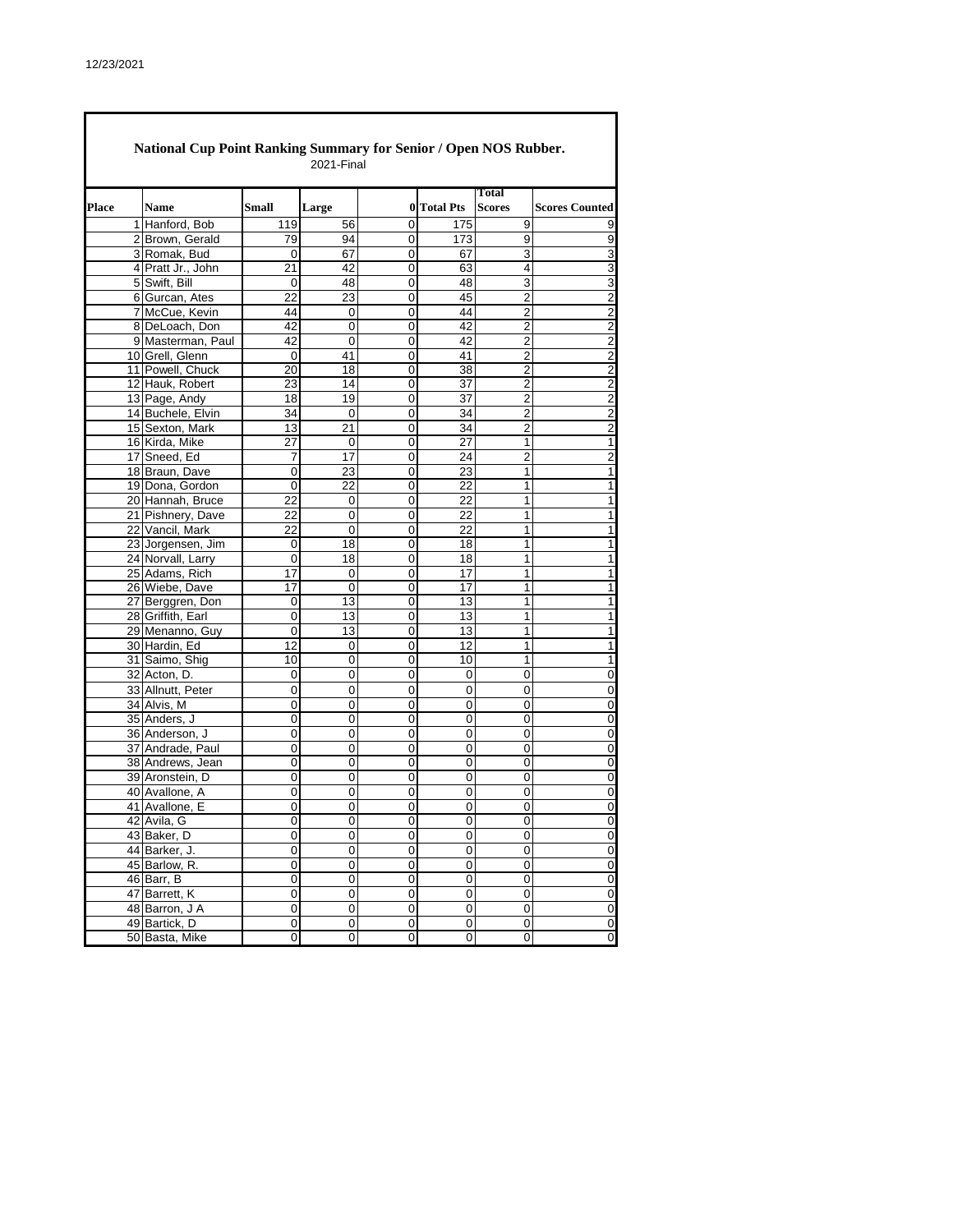|       | National Cup Point Ranking Summary for Senior / Open Electric Power. |                     | 2021-Final          |                       |                  |                               |                         |
|-------|----------------------------------------------------------------------|---------------------|---------------------|-----------------------|------------------|-------------------------------|-------------------------|
| Place | <b>Name</b>                                                          | E-36                |                     | Electric A Electric B | <b>Total Pts</b> | <b>Total</b><br><b>Scores</b> | <b>Scores Counted</b>   |
|       | 1 Hooke, Drake                                                       | 149                 | 135                 | 162                   | 446              | 24                            | 21                      |
|       | 2 Murphy, Jack                                                       | 146                 | 147                 | 129                   | 422              | 23                            | 21                      |
|       | 3 Morris, George                                                     | 109                 | 60                  | 68                    | 237              | 18                            | 11                      |
|       | 4 Brooks, Clint                                                      | 113                 | 34                  | $\overline{22}$       | 169              | 9                             | 8                       |
|       | 5 Murphy, Jerry                                                      | 121                 | 44                  | 0                     | 165              | 10                            | 9                       |
|       | 6 Morris, Charles                                                    | 72                  | 41                  | 44                    | 157              | 8                             | 7                       |
|       | 7 Mecham, Al                                                         | 45                  | 57                  | 27                    | 129              | 8                             | 8                       |
|       | 8 Cover, Hal                                                         | 45                  | 64                  | 0                     | 109              | 6                             | 5                       |
|       | 9 Sechrist, Dave                                                     | 44                  | 63                  | 0                     | 107              | 8                             | 5                       |
|       | 10 Sifleet, Bob                                                      | 43                  | 47                  | 15                    | 105              | 5                             | 5                       |
|       | 11 Wegener, Rich                                                     | 14                  | 38                  | 50                    | 102              | 7                             | 7                       |
|       | 12 Lapraik, Scott                                                    | 0                   | 46                  | 54                    | 100              | 5                             | 5                       |
|       | 13 Malkhasyun, Taron                                                 | 62                  | 0                   | 35                    | 97               | 3                             | 3                       |
|       | 14 Donnelly, Robert                                                  | 41                  | 33                  | 19                    | 93               | 5                             | 5                       |
|       | 15 Noldy, Maria                                                      | 17                  | 30                  | 30                    | 77               | 5                             | 5                       |
|       | 16 Stalick, Tom                                                      | 73                  | 0                   | 0                     | $\overline{73}$  | 3                             | 3                       |
|       | 17 Calvert, Phil                                                     | 17                  | 37                  | 18                    | 72               | 5                             | 4                       |
|       | 18 DeLoach, Don                                                      | 49                  | 23                  | 0                     | $\overline{72}$  | 4                             | 4                       |
|       | 19 Masterman, Paul                                                   | 69                  | 0                   | 0                     | 69               | 4                             | 3                       |
|       | 20 Jackson, Seth                                                     | 42                  | 0                   | 25                    | 67               | 3                             | 3                       |
|       | 21 McCall, Dan                                                       | 25                  | 22                  | 13                    | 60               | 3                             | 3                       |
|       | 22 Avla, Yuda                                                        | 40                  | 17                  | $\mathbf 0$           | 57               | 3                             | 3                       |
|       | 23 Wiebe, Matt                                                       | 52                  | 0                   | 0                     | 52               | 3                             | 3                       |
|       | 24 Pangell, Rick                                                     | 36                  | 13                  | $\mathbf 0$           | 49               | 3                             | 3                       |
|       | 25 Menanno, Guy                                                      | 47                  | 0                   | 0                     | 47               | 3                             | 3                       |
|       | 26 Pykelny, Mike                                                     | 46                  | 0                   | $\overline{0}$        | 46               | 5                             | $\overline{c}$          |
|       | 27 Norvall, Larry                                                    | 22                  | 21                  | 0                     | 43               | $\overline{c}$                | $\overline{c}$          |
|       | 28 Buddenbohm, Stan                                                  | 42                  | 0                   | 0                     | 42               | $\overline{c}$                | $\overline{\mathbf{c}}$ |
|       | 29 Freeland, Mark                                                    | 22                  | 0                   | 20                    | 42               | $\overline{2}$                | $\overline{2}$          |
|       | 30 Bartick, Don                                                      | 41                  | 0                   | 0                     | 41               | 5                             | $\overline{c}$          |
|       | 31 James, Jon                                                        | 39                  | 0                   | 0                     | 39               | $\overline{2}$                | $\overline{2}$          |
|       | 32 Wade, David                                                       | 37                  | 0                   | 0                     | 37               | 3                             | $\overline{c}$          |
|       | 33 Swain, John                                                       | 36                  | 0                   | 0                     | 36               | $\overline{2}$                | $\overline{2}$          |
|       | 34 Finn, Josh                                                        | 35                  | $\overline{0}$      | $\overline{0}$        | 35               | 1                             | 1                       |
|       | 35 Donnelly, Skylar                                                  | 34                  | 0                   | 0                     | 34               | 1                             | 1                       |
|       | 36 Lorbiecki, John                                                   | 17                  | 17                  | 0                     | 34               | $\overline{2}$                | $\overline{2}$          |
|       | 37 Tarcher, Ben                                                      | 34                  | 0                   | 0                     | 34               | 3                             | $\overline{c}$          |
|       | 38 Grogan, Harry                                                     | 30                  | $\mathbf 0$         | 0                     | 30               | 1                             | 1                       |
|       | 39 Menanno, Al                                                       | 24                  | 0                   | 0                     | 24               | 2                             | $\overline{\mathbf{c}}$ |
|       | 40 Parsons, Dave                                                     | 23                  | 0                   | 0                     | 23               | 1                             | 1                       |
|       | 41 Powell, Chuck                                                     | 23                  | 0                   | 0                     | 23               | 1                             | 1                       |
|       | 42 Kimball, Bruce                                                    | 20                  | 0                   | 0                     | 20               | 1                             | 1                       |
|       | 43 Stalick, Bob                                                      | 19                  | $\mathsf{O}\xspace$ | $\mathbf 0$           | 19               | 1                             | $\mathbf{1}$            |
|       | 44 Elder, Dale                                                       | 0                   | 0                   | 18                    | 18               | 1                             | $\mathbf{1}$            |
|       | 45 Powell, Linda                                                     | $\overline{18}$     | $\overline{0}$      | $\boldsymbol{0}$      | $\overline{18}$  | 1                             | 1                       |
|       | 46 Laprelle, Rodger                                                  | 15                  | 0                   | $\mathbf 0$           | 15               | 1                             | 1                       |
|       | 47 Perkins, Frank                                                    | $\mathsf{O}\xspace$ | 14                  | $\overline{0}$        | 14               | 1                             | 1                       |
|       | 48 Van Nest, Jana                                                    | 14                  | 0                   | 0                     | 14               | $\overline{2}$                | $\overline{2}$          |
|       | 49 Reuter, Wes                                                       | 0<br>12             | 13                  | $\pmb{0}$             | 13               | 1                             | 1                       |
|       | 50 Slessor, Mike                                                     |                     | 0                   | 0                     | 12               | 1                             | 1                       |